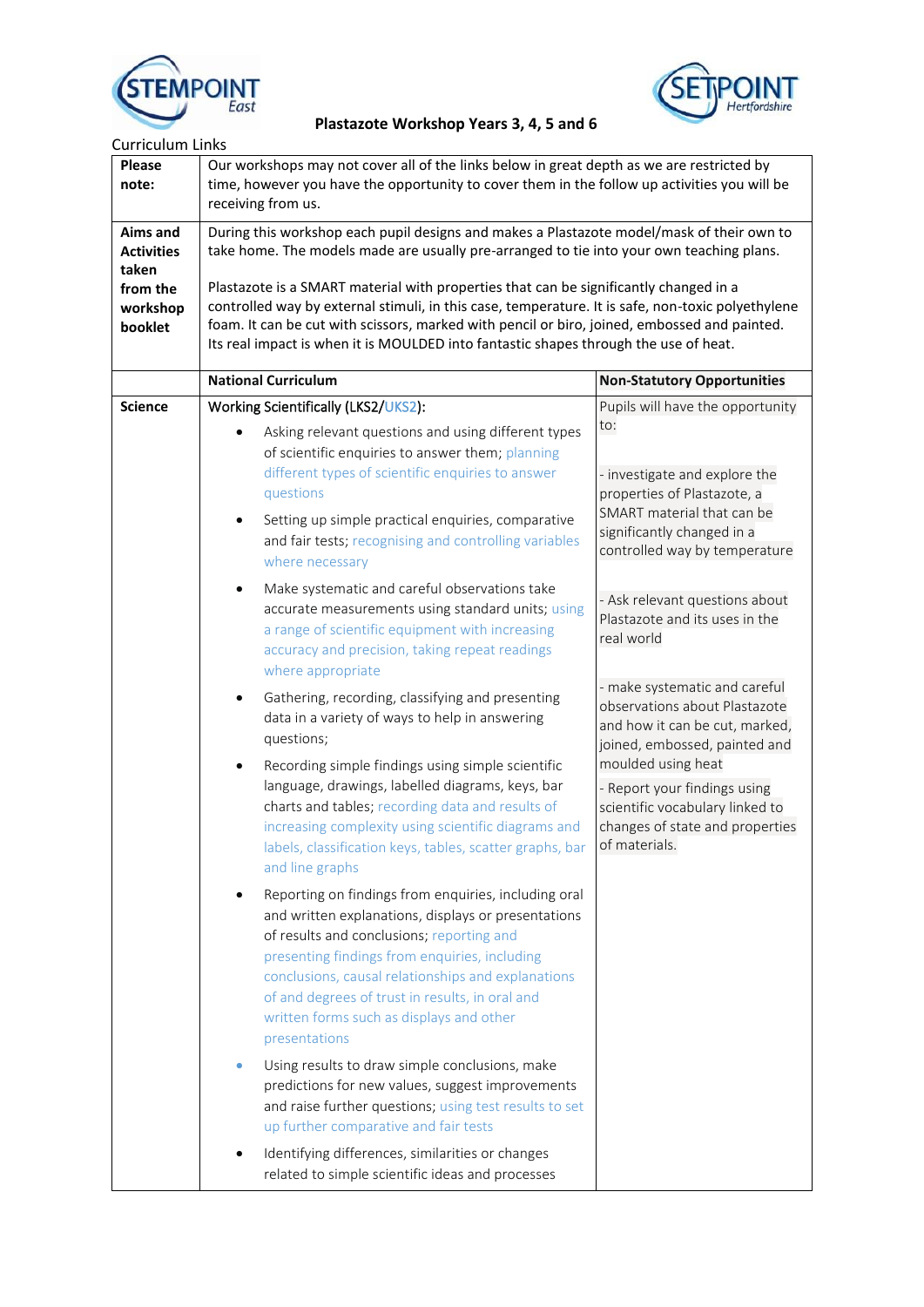



| <b>Curriculum Links</b> |                                                                                                                                                                                                                                                                                                                                                                                                                                                                                                                                                                                                                                                                                                                                                                                                                                                                                                                                                                                                                                                                                                         |                                                                                                                                                                                                                                                                                                                                                                                                  |
|-------------------------|---------------------------------------------------------------------------------------------------------------------------------------------------------------------------------------------------------------------------------------------------------------------------------------------------------------------------------------------------------------------------------------------------------------------------------------------------------------------------------------------------------------------------------------------------------------------------------------------------------------------------------------------------------------------------------------------------------------------------------------------------------------------------------------------------------------------------------------------------------------------------------------------------------------------------------------------------------------------------------------------------------------------------------------------------------------------------------------------------------|--------------------------------------------------------------------------------------------------------------------------------------------------------------------------------------------------------------------------------------------------------------------------------------------------------------------------------------------------------------------------------------------------|
|                         | Using straightforward scientific evidence to answer<br>questions or to support their findings; identifying<br>scientific evidence that has been used to support or<br>refute ideas or arguments                                                                                                                                                                                                                                                                                                                                                                                                                                                                                                                                                                                                                                                                                                                                                                                                                                                                                                         |                                                                                                                                                                                                                                                                                                                                                                                                  |
|                         | Properties and Changes to Materials (Y5)                                                                                                                                                                                                                                                                                                                                                                                                                                                                                                                                                                                                                                                                                                                                                                                                                                                                                                                                                                                                                                                                |                                                                                                                                                                                                                                                                                                                                                                                                  |
|                         | compare and group together everyday materials on the<br>basis of their properties, including their hardness,<br>solubility, transparency, conductivity (electrical and<br>thermal), and response to magnets                                                                                                                                                                                                                                                                                                                                                                                                                                                                                                                                                                                                                                                                                                                                                                                                                                                                                             |                                                                                                                                                                                                                                                                                                                                                                                                  |
|                         | know that some materials will dissolve in liquid to form a<br>٠<br>solution, and describe how to recover a substance from<br>a solution                                                                                                                                                                                                                                                                                                                                                                                                                                                                                                                                                                                                                                                                                                                                                                                                                                                                                                                                                                 |                                                                                                                                                                                                                                                                                                                                                                                                  |
|                         | use knowledge of solids, liquids and gases to decide how<br>$\bullet$<br>mixtures might be separated, including through filtering,<br>sieving and evaporating                                                                                                                                                                                                                                                                                                                                                                                                                                                                                                                                                                                                                                                                                                                                                                                                                                                                                                                                           |                                                                                                                                                                                                                                                                                                                                                                                                  |
|                         | give reasons, based on evidence from comparative and<br>$\bullet$<br>fair tests, for the particular uses of everyday materials,<br>including metals, wood and plastic                                                                                                                                                                                                                                                                                                                                                                                                                                                                                                                                                                                                                                                                                                                                                                                                                                                                                                                                   |                                                                                                                                                                                                                                                                                                                                                                                                  |
|                         | demonstrate that dissolving, mixing and changes of state<br>$\bullet$<br>are reversible changes                                                                                                                                                                                                                                                                                                                                                                                                                                                                                                                                                                                                                                                                                                                                                                                                                                                                                                                                                                                                         |                                                                                                                                                                                                                                                                                                                                                                                                  |
|                         | explain that some changes result in the formation of<br>٠<br>new materials, and that this kind of change is not usually<br>reversible, including changes associated with burning<br>and the action of acid on bicarbonate of soda                                                                                                                                                                                                                                                                                                                                                                                                                                                                                                                                                                                                                                                                                                                                                                                                                                                                       |                                                                                                                                                                                                                                                                                                                                                                                                  |
| DT                      | Design<br>use research and develop design criteria to inform<br>the design of innovative, functional, appealing<br>products that are fit for purpose, aimed at<br>particular individuals or groups<br>generate, develop, model and communicate their<br>ideas through discussion, annotated sketches,<br>cross-sectional and exploded diagrams, prototypes,<br>pattern pieces and computer-aided design<br>Make<br>select from and use a wider range of tools and<br>equipment to perform practical tasks [for example,<br>cutting, shaping, joining and finishing], accurately<br>select from and use a wider range of materials and<br>components, including construction materials,<br>textiles and ingredients, according to their<br>functional properties and aesthetic qualities<br>Evaluate<br>investigate and analyse a range of existing products<br>evaluate their ideas and products against their own<br>design criteria and consider the views of others to<br>improve their work<br>understand how key events and individuals in<br>design and technology have helped shape the<br>world | Become design engineers using<br>SMART material to make a<br>quality product!<br>- design and construct a<br>product that uses moulding<br>heat technology<br>- use tools to cut, shape and<br>join accurately<br>- Apply their knowledge of<br>materials and changes of state<br>to a real-world project<br>- Evaluate their ideas and<br>Plastazote product and<br>consider ways to improve it |